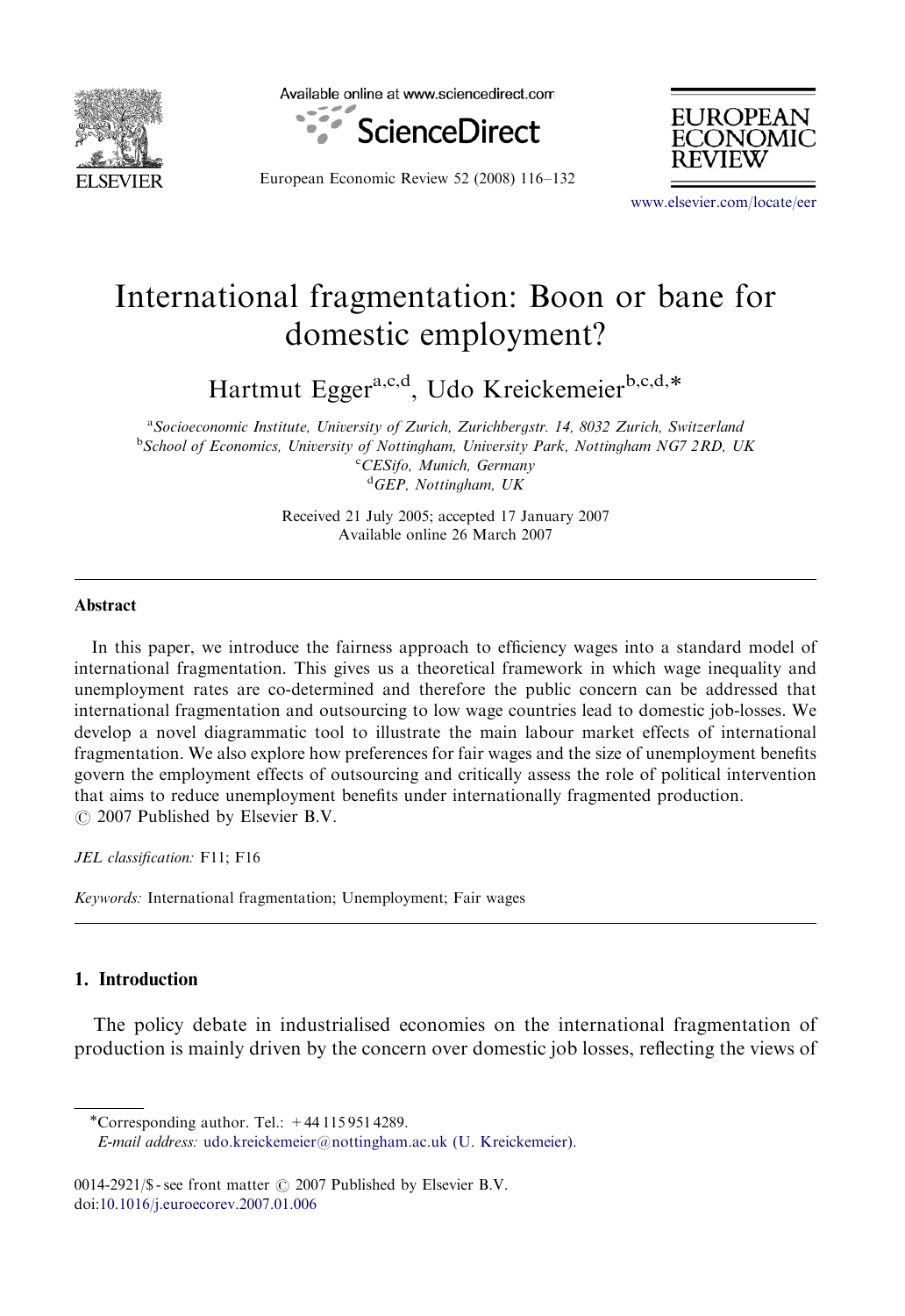the general public on this issue.<sup>1</sup> In contrast, the academic literature looking at the economy-wide effects of international fragmentation has so far focused on its effect on relative factor rewards [\(Jones, 2000; Kohler, 2004\)](#page--1-0). The effect on aggregate employment cannot be addressed in these models because of the assumption of perfectly competitive labour markets, leading to full employment in equilibrium. The aim of this paper is to develop a framework that bridges the gap between the policy debate and the theoretical analysis of international fragmentation. To this end, we build on a standard general equilibrium model of international fragmentation in a small open economy with perfect competition in goods markets ([Jones, 2000; Jones and Kierzkowski, 2001\)](#page--1-0) and modify it by allowing for labour market imperfections that lead to non-market-clearing wages and involuntary unemployment in equilibrium.

We consider a model with two primary inputs, skilled and unskilled labour, which are mobile between sectors in the economy, and potentially three sectors of production. Fragmentation of the production process can occur only in the sector with intermediate skill intensity, thereby capturing in a stylised way the idea that outsourcing is not equally prevalent in all sectors.<sup>2</sup> In equilibrium, the economy will produce in at most two of the sectors, where the labour market effects of international fragmentation turn out to depend crucially on whether the active non-fragmented sector is more or less skill intensive than the sector in which fragmentation occurs. Assuming that outsourcing is restricted to the sector with intermediate skill intensity allows us to capture both possibilities in the simplest possible way.

The labour market imperfection is introduced by a variant of the efficiency wage model where the efficiency wage is derived from a *fairness* constraint ([Akerlof, 1982; Akerlof and](#page--1-0) [Yellen, 1990\)](#page--1-0), an approach for which there is empirical support from both experiments and surveys.<sup>3</sup> In this framework, worker effort depends on the wage paid by the firm relative to some standard of reference that the workers perceive to be fair. We follow [Akerlof and](#page--1-0) [Yellen \(1990\)](#page--1-0) and assume that the fair wage is a weighted average of the income attainable outside the job and the wage of the other skill group (within the same firm), thereby allowing intra-group considerations and inter-group considerations to be present in workers' fairness preferences. In equilibrium, the fairness constraint is binding for unskilled workers, giving rise to unemployment of this group, while skilled labour is fully employed in equilibrium. An important implication of the fair wage framework is that, ceteris paribus, higher unemployment makes unskilled workers more willing to accept a large skill premium because their outside option worsens.<sup>4</sup>

<sup>4</sup>The negative equilibrium relationship between the unemployment rate of unskilled workers and the unskilled wage rate, which is essential for the labour market effects of international fragmentation in our paper, is not specific to the fair wage approach. [Matusz \(1994\),](#page--1-0) for example, combines an efficiency wage model à la [Shapiro–Stiglitz \(1984\)](#page--1-0) with a standard two-factor two-sector trade model, where now capital and labour are the two primary inputs, and gets an analogous relationship. In his setting, workers provide full effort in equilibrium

<sup>&</sup>lt;sup>1</sup>The focus of the public debate on unemployment clearly follows from casual observation of the popular press on both sides of the Atlantic. For more evidence in the case of the US, see [Scheve and Slaughter \(2001\)](#page--1-0).

<sup>&</sup>lt;sup>2</sup>Throughout this paper, we use the two terms 'fragmentation' and 'outsourcing' synonymously.

 ${}^{3}$ [Fehr et al. \(1993\)](#page--1-0) remark that their two-stage market experiment 'may be viewed as  $(...)$  a test of Akerlof and Yellen's efficiency wage approach' (p. 438), and find evidence for the validity of the fair wage–effort hypothesis. [Fehr and Falk \(1999\)](#page--1-0) show that the fair wage mechanism survives in a highly competitive environment: the laboratory double auction market. [Howitt \(2002\)](#page--1-0) and [Bewley \(2005\)](#page--1-0) document evidence for the role of fairness in the wage setting decision of firms from interviews with managers, labour leaders, and employment counsellors. Finally, [Agell and Lundborg \(1995, 2003\)](#page--1-0) find the same result from questionnaire surveys of Swedish firms. <sup>4</sup>